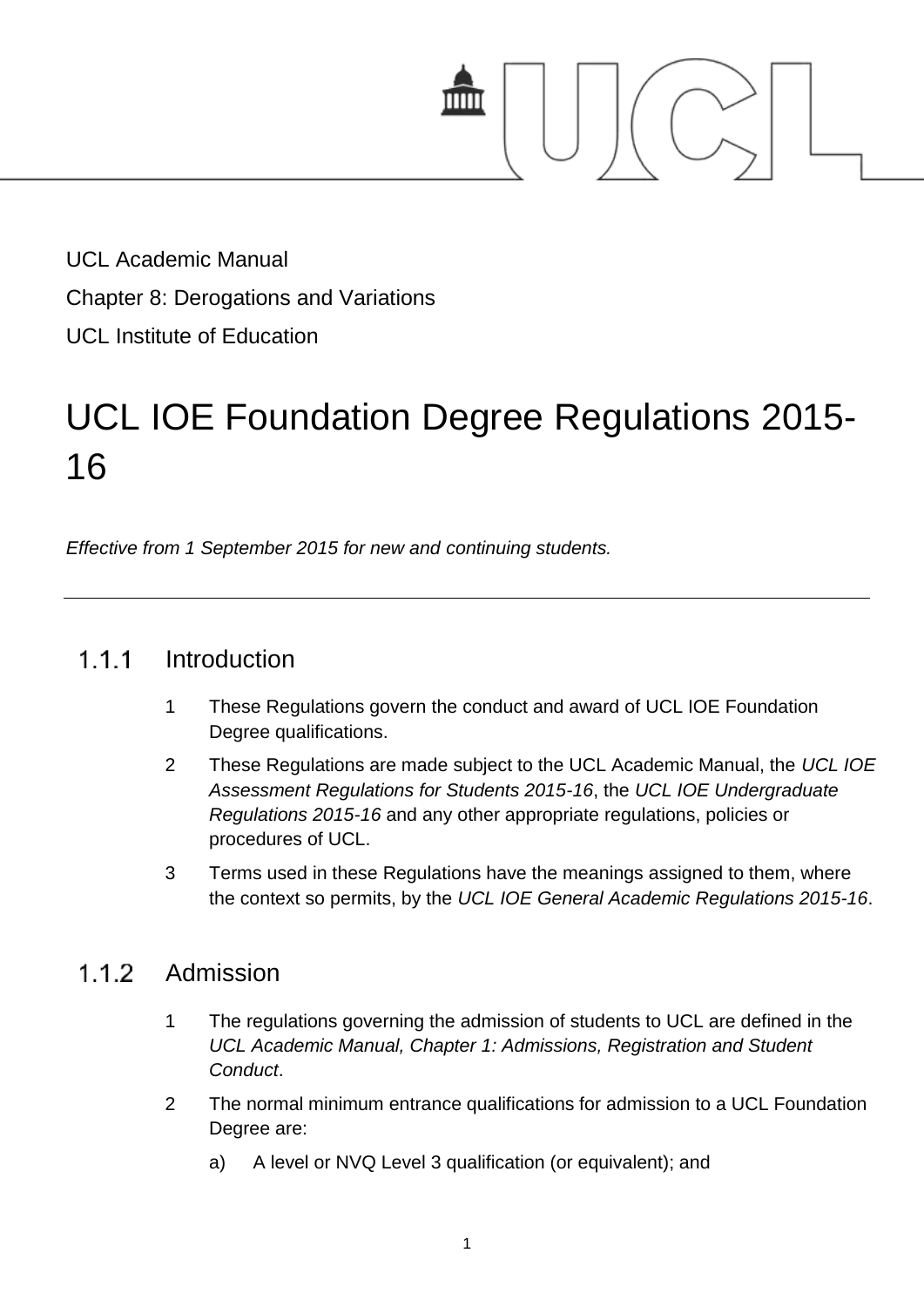- b) Appropriate experience of at least two years of working with children or young people; and
- c) Applicants must currently be working with children and/or young people for at least sixteen hours a week.
- 3 Satisfaction of the requirements under Regulation 3.3.2 does not in itself guarantee admission.

#### $1.1.3$ Entry with Advanced Standing

- 1 The regulations governing entry to UCL with the Recognition of Prior Learning (Advanced Standing) are defined in the *UCL Academic Manual, Chapter 1: Admissions, Registration and Student Conduct*.
- 2 Where advanced standing has been granted, the minimum period of registration may be shorter than the normal period of registration, but shall not in any case be less than one third of the normal period of full-time study or the part-time equivalent.
- 3 Advanced standing will not be granted in respect of the elements of the programme offered at Intermediate level at UCL.
- 4 Advanced standing will be granted only where the field of studies in which the credits were awarded will form part of a coherent programme of study within the student's chosen field of study at UCL.

#### $1.1.4$ Registration

1 The regulations governing the registration of students are defined in the *UCL Academic Manual, Chapter 1: Admissions, Registration and Student Conduct*.

#### $1.1.5$ Programme of Study

- 1 The minimum number and level of credits required for each UCL qualification are defined in the *UCL Academic Manual, Chapter 2: Qualifications and Credit Framework*.
- 2 The programme shall be designated by UCL as leading to the Foundation Degree in Arts (FdA) or the Foundation Degree in Science (FdSc), and the award for which a candidate is registered shall accord with such designation.
- 3 The programme of study for the Foundation Degree shall include:
	- a) Critical understanding of the concepts and principles of the area of study and the way in which these have been developed;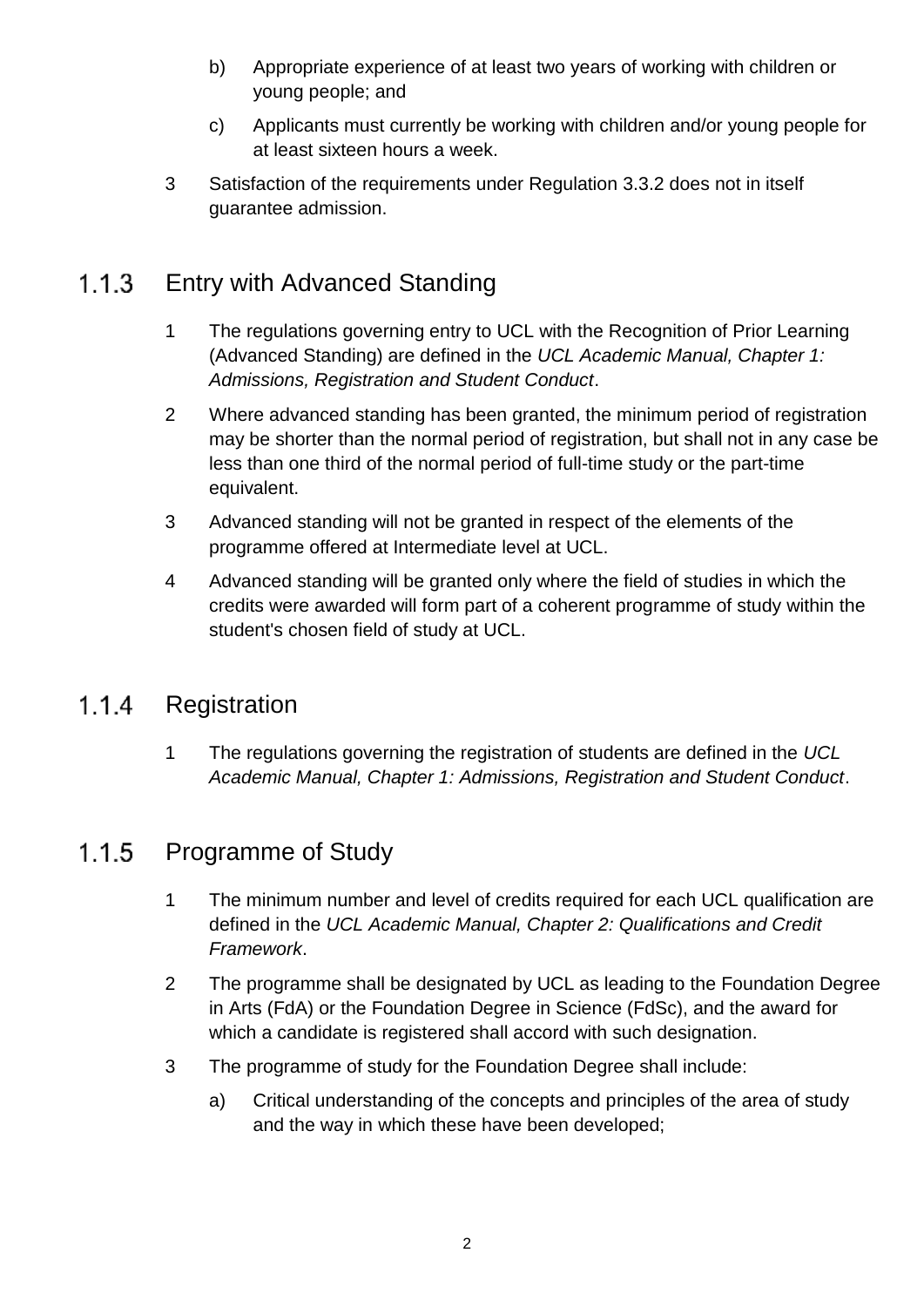- b) Knowledge of the main methods of enquiry in the area of study and an ability to evaluate their application;
- c) Ability to apply underlying concepts and principles within a wider context; and
- d) Acquisition of skills relevant to employment.

#### $1.1.6$ Duration of Programme

- 1 The duration of a programme of study leading to each qualification is defined in the *UCL Academic Manual, Chapter 2: Qualifications and Credit Framework*.
- 2 The programme shall be not less than two years if undertaken on a full-time basis, and shall not normally exceed a maximum of four years from the initial date of registration.
- 3 Students shall not normally undertake more than half of the credits required for the award in a single year without the approval of the Head of Academic Department.

#### $1.1.7$ Attendance

1 The attendance requirements for UCL students are defined in the *UCL Academic Manual, Chapter 1: Admissions, Registration and Student Conduct*.

#### $1.1.8$ Study Outside UCL During Registration

1 Subject to the approval of the relevant Programme Leader and Head of Academic Department, a student may pursue studies at Certificate level amounting to no more than one 20 credit module or the equivalent at another approved institution, in lieu of an approved element of the first year of full-time Foundation Degree studies, or the part-time equivalent where applicable.

#### $1.1.9$ Assessment

1 In order to qualify for an award of Foundation Degree or Certificate, a candidate must satisfy the examiners that s/he has attained a satisfactory standard in all the elements of the approved programme of study as outlined in the programme regulations, and that he or she possesses command of an appropriate body of skills and knowledge; ability to use a range of techniques to analyse information and propose solutions to problems, especially in a work context; and ability to communicate information, arguments and analysis effectively.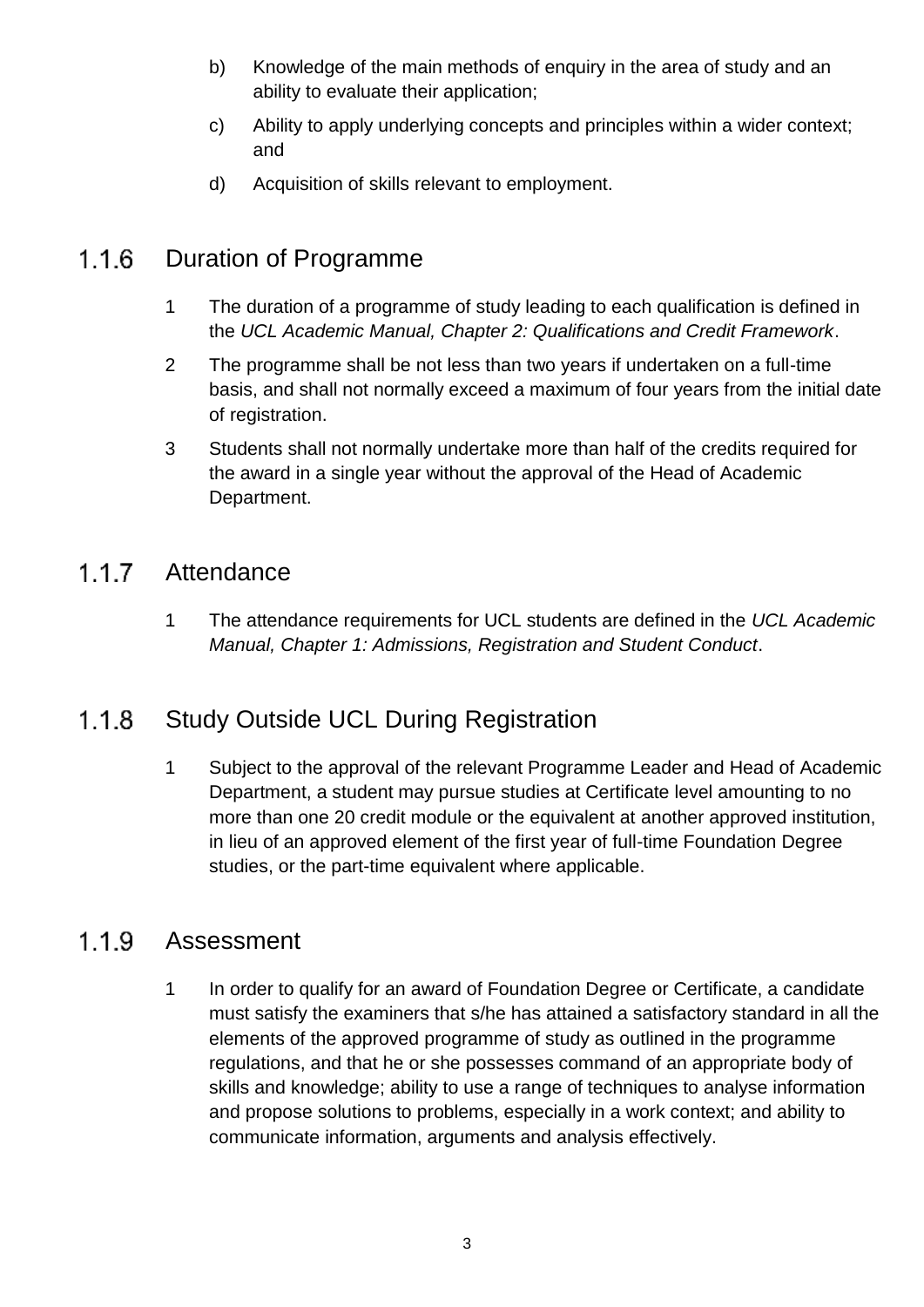- 2 The timing of the assessment of each element of the programme shall be in accordance with schedules published annually by each Academic Department.
- 3 Students will be eligible for assessment only in those courses for which they are formally registered at a point two months before the assessment in question.
- 4 Programme Leaders, in conjunction with Student and Registry Services, shall issue an admissions notice and timetable to eligible candidates at least fourteen days before a written examination paper is due to be sat, and this notice shall be used as identification at the examination.
- 5 Students not in attendance but eligible to be assessed must indicate their intention at least two months before the beginning of the term in which the assessment is to take place.
- 6 In exceptional circumstances, students may be granted permission to extend the deadline for assessment or to defer their assessment. Such requests must normally be made in accordance with the *UCL IOE Policy and Procedures for Requests for Additional Time*.
- 7 A candidate who does not at his or her first entry satisfy the examiners in the formal assessment or part of the formal assessment for which he or she has entered may be re-assessed in that element of his or her programme of study on one further occasion only. Deadlines for the resubmission of work for formal assessment or of examination resits shall be specified by the Programme Leader for the programme on which the student is registered.
- 8 Where a student elects or is permitted to re-submit his or her coursework assignments or equivalent within the same academic year, or to resit an examination within the same academic year, such a resubmission or resit shall be regarded as the student's second and final attempt at that element of the programme of study.
- 9 A student who, on two occasions fails or is absent from the assessment associated with a course required for the award for which he or she is registered may not continue with the programme of study. A student who fails an optional module on two occasions may, subject to the approval of the Director of Undergraduate Programmes, register for a new optional module and may present himself or herself for formal assessment in relation to that new course on no more than two occasions. No more than one new optional module may be studied and assessed on this basis, and a candidate who fails at the second attempt shall not be permitted to continue with his or her programme of study.
- 10 The form of re-assessment shall be identical to the form of assessment used on the occasion on which the student initially failed, irrespective of whether the form of assessment for the course or course element previously failed has changed since the time of the candidate's first assessment in it.
- 11 The Board of Examiners may at their absolute discretion determine that a student should face a viva voce examination. Such an examination shall be conducted by no fewer than two examiners acting together. Where a viva voce examination is